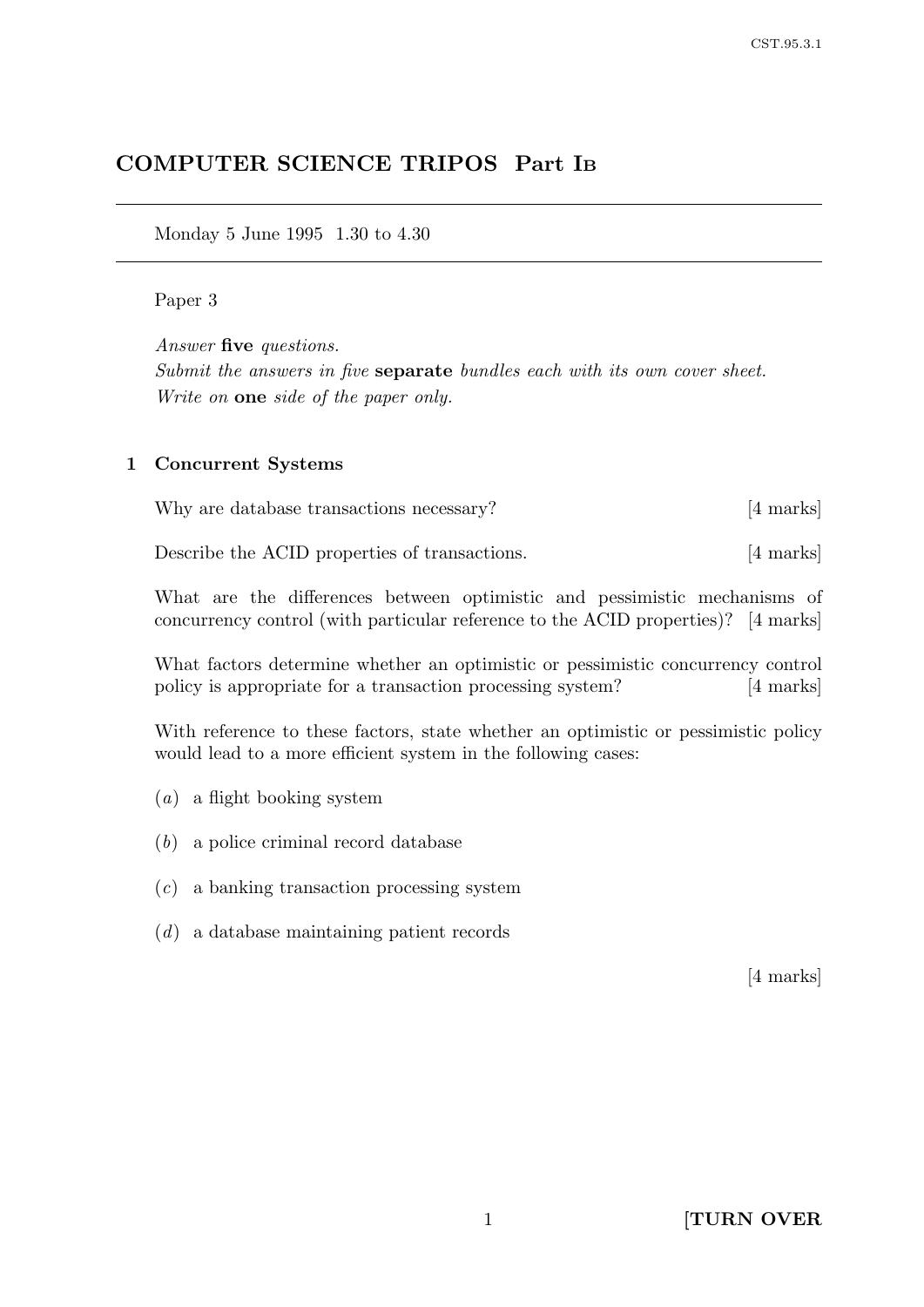## 2 Further Modula-3

Synchronisation of threads in Modula-3 is achieved through the use of mutexes and condition variables. An alternative scheme would be to use Dijkstra semaphores. A semaphore has a hidden value (usually set to 1 initially) and two atomic operations:

wait (sometimes called P) decrements the stored value. If the result is negative, the thread is suspended; otherwise it continues.

signal (sometimes called V) increments the value. If there are any other threads suspended while waiting for the semaphore, one of them is allowed to continue.

Write an interface Semaphore defining an opaque object type T with init, signal and wait methods. [5 marks]

Sketch an implementation of the Semaphore module giving a concrete revelation of T and implementing appropriate default methods. [10 marks]

Show how the interface and implementation could be extended to derive a sub-type of T with an extra method, try, which works like wait but returns a BOOLEAN value instead of blocking. In the normal case, try should return TRUE but when the thread would have been suspended, the value in the semaphore is left unchanged and it should return FALSE. [5 marks]

### 3 Regular Languages and Finite Automata

Describe how to derive from any regular expression a deterministic finite automaton describing the same language. [15 marks]

Justify the claim that the resulting automaton does describe the same language. [5 marks]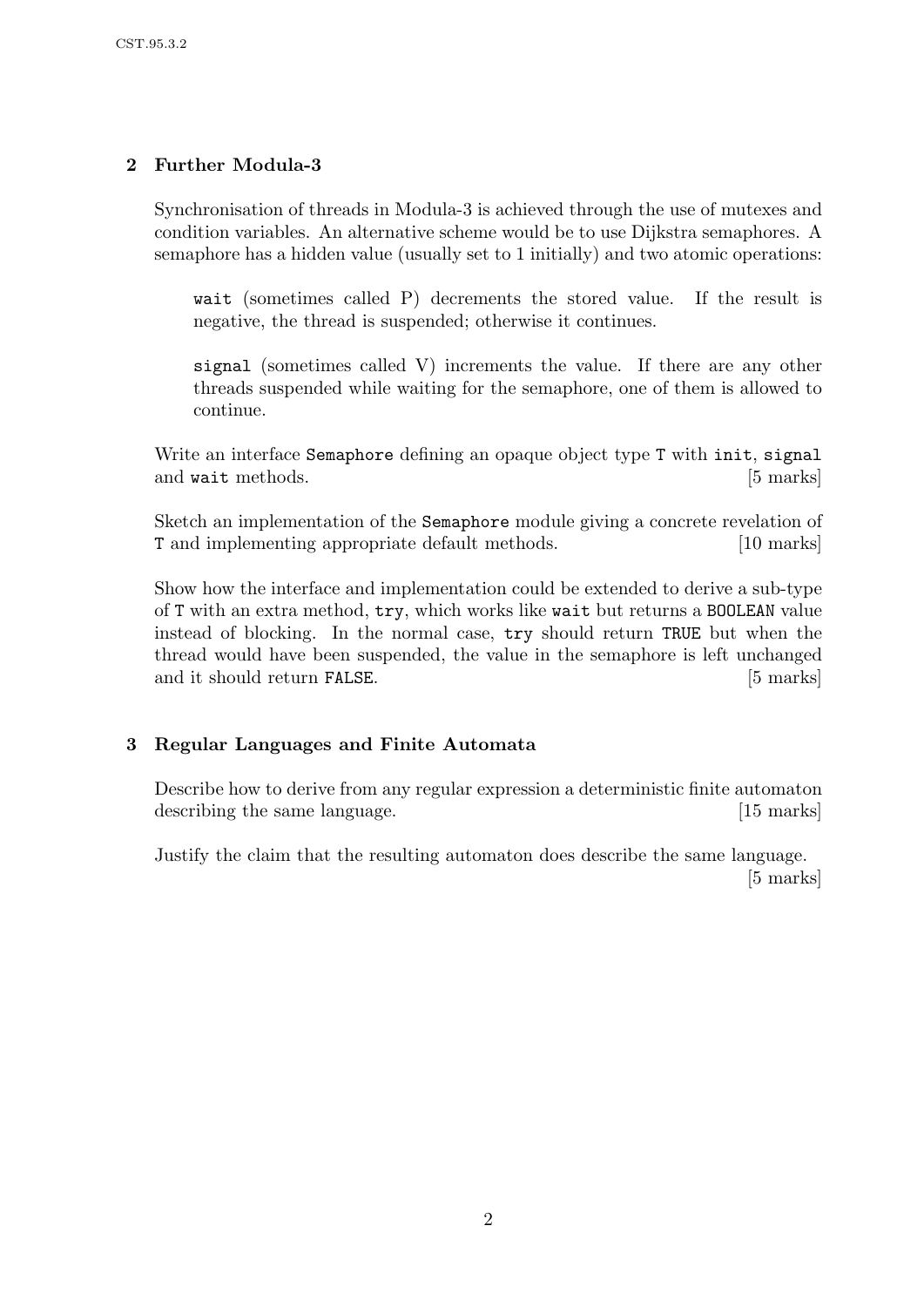### 4 Compiler Construction

Construct the characteristic finite state machine for the following grammar.

$$
S \rightarrow A B \text{ eof}
$$
  
\n
$$
A \rightarrow A B \mid B a
$$
  
\n
$$
B \rightarrow (A) \mid b
$$
 [6 marks]

Explain what is meant by the FOLLOW set for a non-terminal symbol in a grammar, and derive the FOLLOW sets for  $A$  and  $B$  in the above grammar. [4 marks]

Construct, with explanation, the  $SLR(1)$  *action* and *goto* matrices for the above grammar. [5 marks]

Illustrate how the  $SLR(1)$  parsing algorithm works for this grammar by showing the successive states of the parser stack and input stream while parsing

$$
b \, a \, b \, (b \, a \, ) \, \text{eof} \tag{5 \, marks}
$$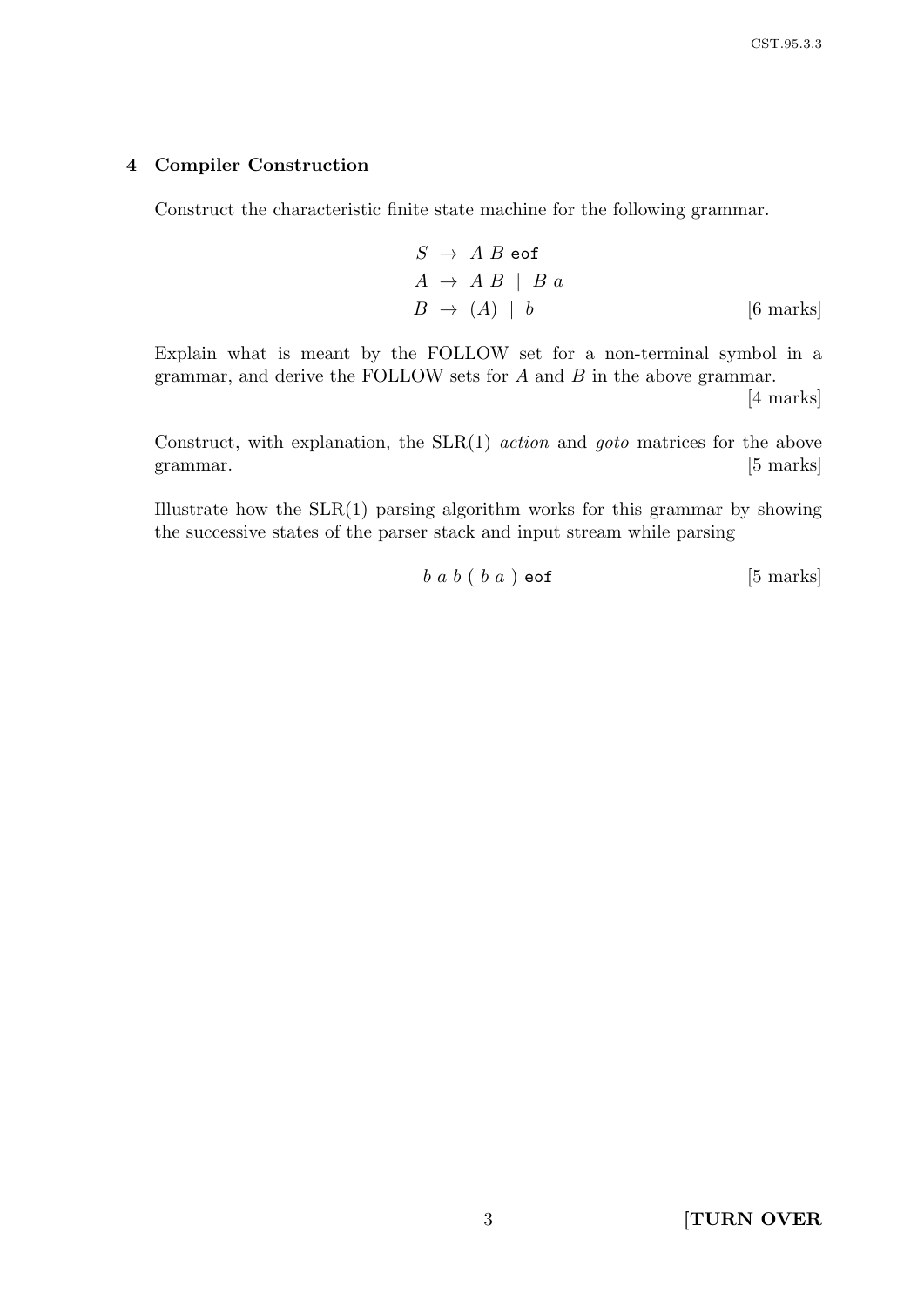### 5 Data Structures and Algorithms

For each of the following situations identify one data structure or algorithm that it would be sensible to use, and another that would in principle achieve the desired result but which would have significant disadvantages. You may identify standard methods by name and need not describe in detail how they work, but should make it clear what properties the schemes that you identify have that make some of them more appropriate than others.

- (a) You need to represent some (directed) graphs where when a graph has N vertices it will have around  $N \log N$  edges. The number of vertices,  $N$ , may become quite large. [4 marks]
- (b) In the process of rendering a graphical image you have already sorted all the objects that have to be drawn with an ordering based on their distance from the viewpoint. Now the image has been changed slightly so that you can start to display the next frame of the video sequence, so all the distances have changed, and you need to sort the objects again. [4 marks]
- (c) You need to build a table. It will be possible to insert objects into the table or retrieve previously stored ones. The only operation you are permitted to perform on objects is a pair-wise comparison that can tell if two objects are equal and if not indicates an ordering between them. There will be both plenty of insertion operations and plenty of lookups. [4 marks]
- (d) You need to find the shortest distance (through a directed graph that has lengths associated with each edge) from a nominated source point  $A$  to each of a collection of destinations  ${B_i}$ . [4 marks]
- (e) Blocks of material, each identified by a key, are to be stored on a large disc. From time to time new blocks (and associated keys) will need to be added, but mostly you need to service requests where a user submits a key and wants the corresponding information recovered. There is so much data that the disc is fairly full. [4 marks]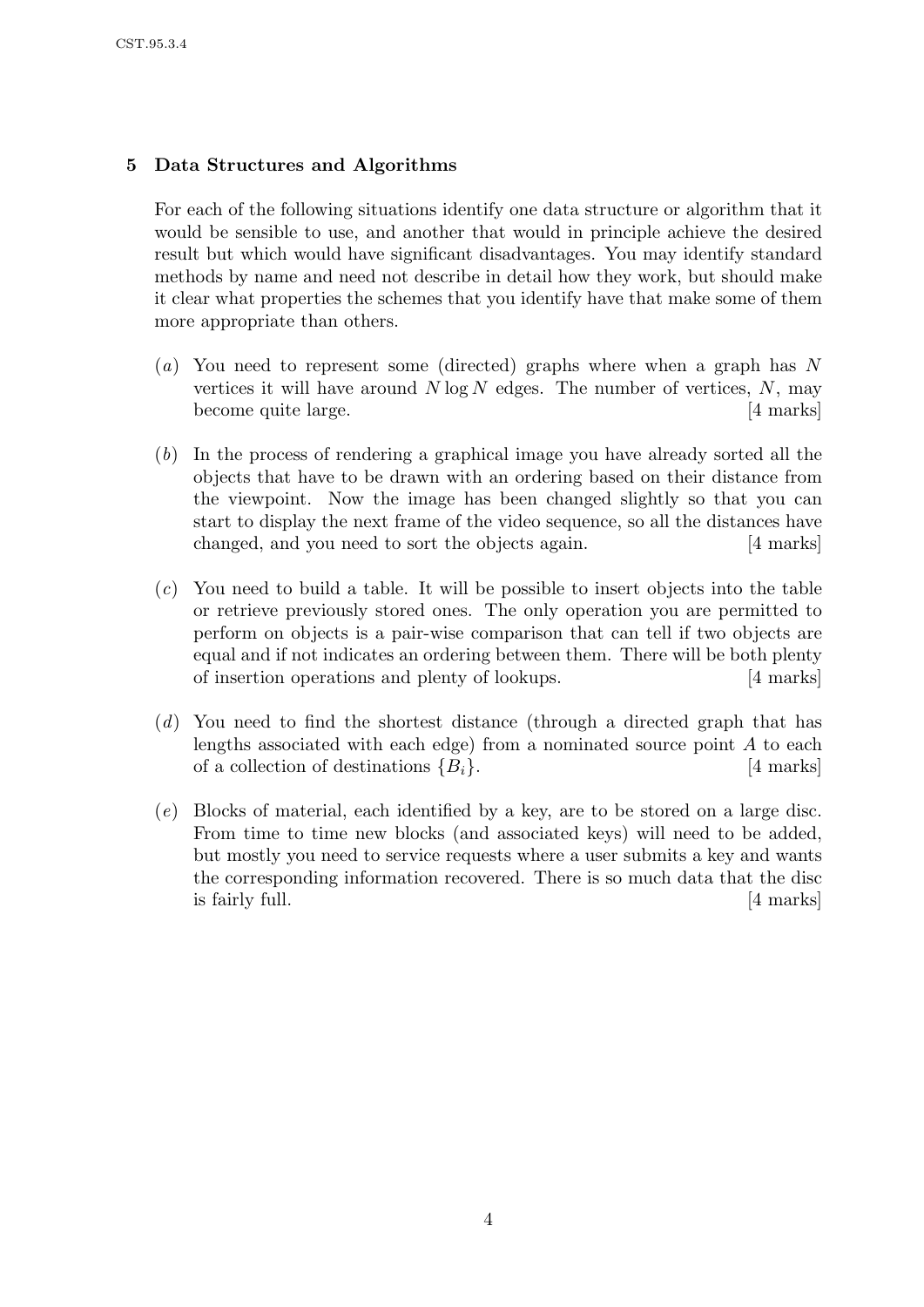#### 6 Data Structures and Algorithms

A reasonable approximation for the average number of probes to insert a new entry into an open hash table where a fraction  $\beta$  of the table is already in use is  $1/(1-\beta)$ .

Suppose that data is stored by initially creating a really tiny hash table (say a vector of size just 8). Entries are added to the table from time to time. Whenever the table becomes  $3/4$  full a new hash table, twice the size, is created: all existing data is taken out of the old table, and inserted instead into the new one. Thus in general the table that is in use will be between 3/8 and 3/4 full, and looking things up in it will be efficient.

Although the above method has good predicted costs for retrieving information stored in the table, there remains some worry that the repeated cost of copying data from smaller to larger tables may be excessive. Suppose that at some stage N items have been inserted and that the very last insertion provoked the copying step. Estimate the ratio between the total number of hash probes performed while building the table and N. How does it compare with the number that would have been used if the table had been built full-sized to start with rather than having to grow stage by stage on the way? [20 marks]

[If you really need their values, you may assume that  $ln(2) = 0.7$ ,  $ln(3) = 1$  and  $ln(5) = 1.6$ , but note that you are not expected to perform any arithmetic tedious enough to call for a calculator: a reasonable estimate (for example to within a factor of 1.5) and a justification of how that value was arrived at is what is required.]

#### 7 Operating System Functions

What properties of file access and of discs does a *log-structured* file system use to optimise file system performance? Describe scenarios in which the relevant assumptions are valid and invalid. [8 marks]

Describe the operation of such a file system, including the actions of the sweep, or garbage collection, stage, and how the system recovers from crashes. [12 marks]

#### 8 Unix Case Study

Describe the segments that compose a Unix process and how the exec functions create these segments from the sections of an executable binary file. [8 marks]

Using as an example the command line 1s | wc, describe the sequence of operations and system calls that a shell must perform to execute the commands to the point at which an exec function is invoked on each of ls and wc. [12 marks]